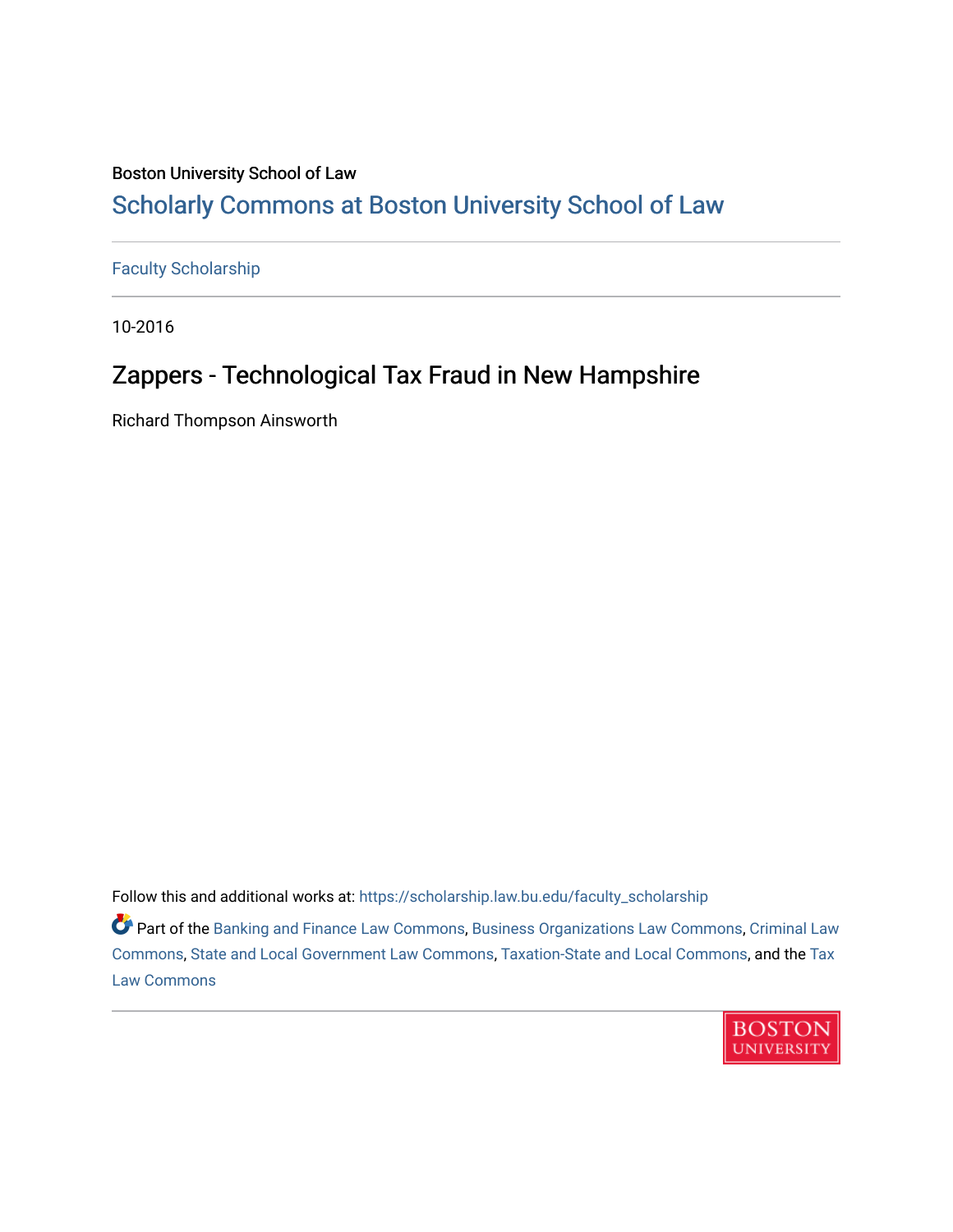

# **ZAPPERS – TECHNOLOGICAL TAX FRAUD IN NEW HAMPSHIRE**

Boston University School of Law Law & Economics Working Paper No. 16-40

> Richard T. Ainsworth Boston University School of Law

This paper can be downloaded without charge at:

<http://www.bu.edu/law/faculty-scholarship/working-paper-series/>

Electronic copy available at https://ssrn.com/abstract=285311010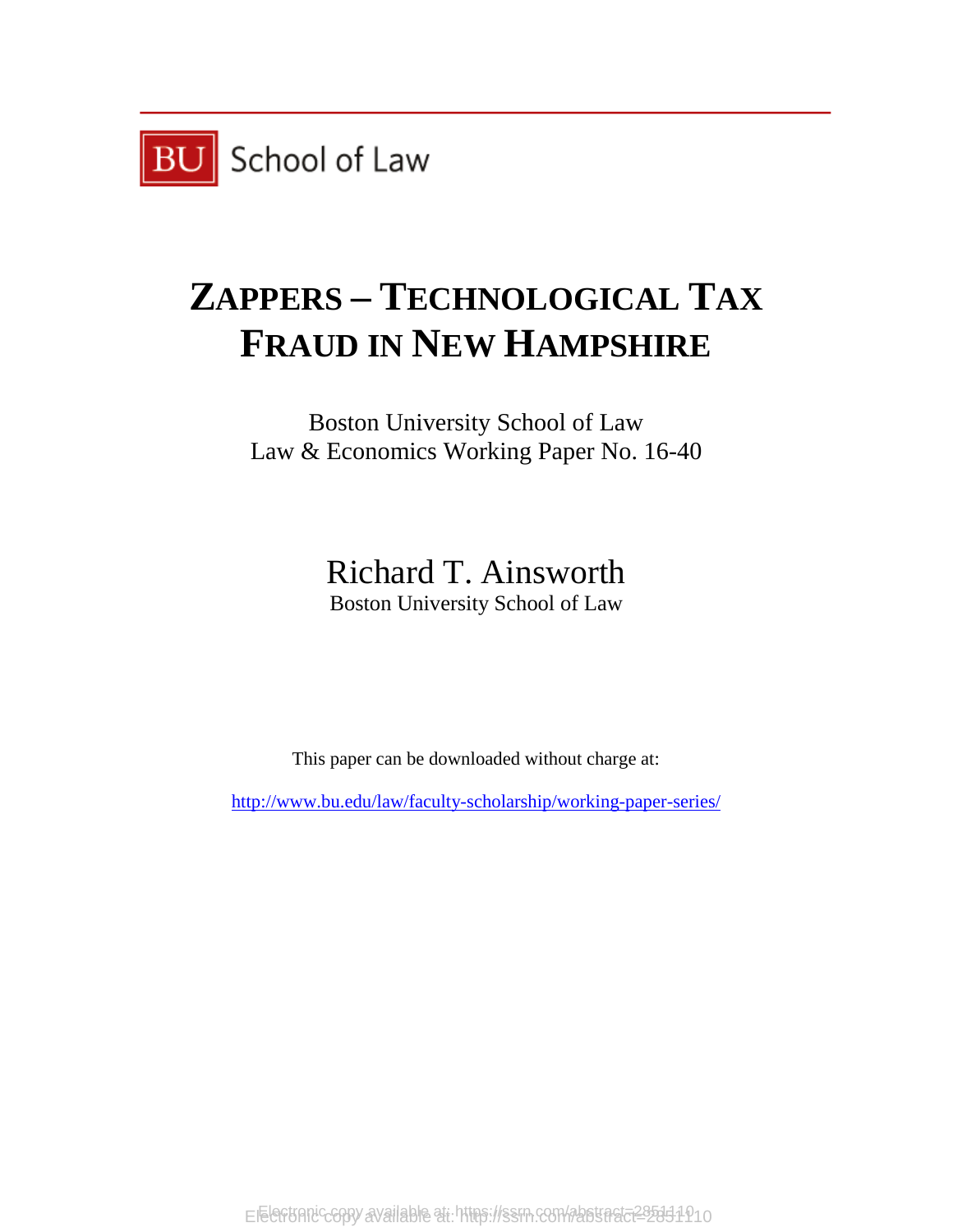#### ZAPPERS – TECHNOLOGICAL TAX FRAUD IN NEW HAMPSHIRE

#### Richard T. Ainsworth

No other State is as vulnerable to Zappers as is the State of New Hampshire. Zappers and related software programming, Phantom-ware, facilitate an old tax fraud – skimming cash receipts. In this instance skimming is performed with modern electronic cash registers (ECRs). Zappers are a global revenue problem, but to the best of this author's knowledge they have not been uncovered in New Hampshire. Seen from a global perspective however, it seems unlikely that they are not here.

New Hampshire's fiscal vulnerability to Zappers comes from its heavy reliance on precisely the industry segment that has been found to be the "hot bed" of this fraud – the restaurant industry. In the most recent fiscal year the Meals and Room Tax (M&RT) trailed only the Business Profits Tax (BPT) in revenue yield (\$206,726 to \$317,439 million). [1](#page-2-0) Taxes on meals approximate 70% of the M&RT.<sup>[2](#page-2-1)</sup> As a result, when tax fraud arises in this industry segment it is a significant concern.

#### ZAPPERS AND PHANTOM-WARE

Technology has changed the efficiency with which businesses skim cash receipts. The agents of change are software applications – Phantom-ware and Zappers.<sup>[3](#page-2-2)</sup> Phantom-ware is a

<span id="page-2-0"></span> <sup>1</sup> NEW HAMPSHIRE DEPARTMENT OF ADMINISTRATIVE SERVICES, COMPREHENSIVE ANNUAL FINANCIAL REPORT FOR THE FISCAL YEAR ENDED JUNE 30, 2008, at 107 (indicating that for the ten year period from 1999 through 2008 the M&RT was second to BPT in each year, except 2000, and 2002 – 04 where the ranking was reverses and M&RT receipts exceeded BPT revenues), *available at* [http://admin.state.nh.us/accounting/FY%2008/1083](http://admin.state.nh.us/accounting/FY%2008/1083-accounting%20cafr%20combined.pdf) [accounting%20cafr%20combined.pdf](http://admin.state.nh.us/accounting/FY%2008/1083-accounting%20cafr%20combined.pdf) (last visited March 21, 2009).

<span id="page-2-1"></span> $\frac{2}{1}$  In 2005 meals were the 74.5% of the M&RT; in 2006 meals were 72.6% of the M&RT; in 2007 meals were 71.7% of the M&RT; in 2008 meals were 70.2% of the M&RT. This downward trend in relative meals revenue coincides with the M&RT dropping behind the BTP after exceeding it fr the prior three years.

<span id="page-2-2"></span><sup>&</sup>lt;sup>3</sup> For more detailed discussion of Zappers and Phantom-ware see: Richard T. Ainsworth, Zappers: Tax Fraud, Technology and Terrorist Funding [http://papers.ssrn.com/sol3/papers.cfm?abstract\\_id=1095266;](http://papers.ssrn.com/sol3/papers.cfm?abstract_id=1095266) Zappers & Phantom-Ware: A Global Demand for Tax Fraud Technology

[http://papers.ssrn.com/sol3/papers.cfm?abstract\\_id=1139826;](http://papers.ssrn.com/sol3/papers.cfm?abstract_id=1139826) Zappers and Phantom-Ware at the FTA: Are They Listening Now? [http://papers.ssrn.com/sol3/papers.cfm?abstract\\_id=1147023](http://papers.ssrn.com/sol3/papers.cfm?abstract_id=1147023)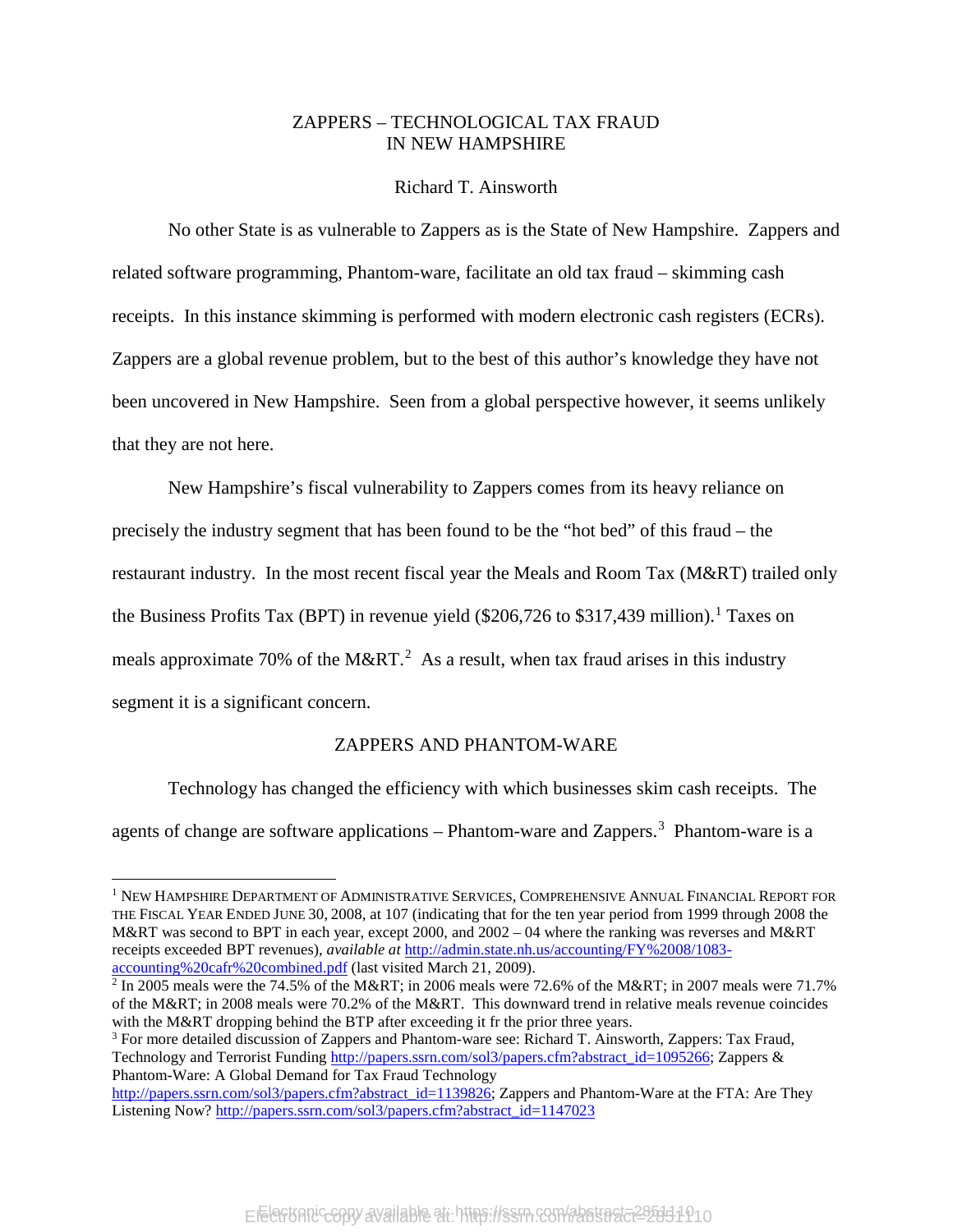"hidden," pre-installed programming option(s) embedded within the operating system of a modern ECR. It can be used to create a virtual second till and may preserve a digital (off-line) record of the skimming (a second set of digital books). The physical diversion of funds into a second drawer is no longer required, and the need for manual recordkeeping of the skim is eliminated. Because Phantom-ware programming is part of the operating system of an ECR its use can be detected with the assistance of a computer audit specialist.

Zappers are more advanced technology than Phantom-ware. Zappers are special programming options added to ECRs or point of sale (POS) networks. They are carried on memory sticks, removable CDs or can be accessed through an internet link. Because Zappers are not integrated into operating systems their use is more difficult to detect. Zappers liberate owners from the need to personally operate the cash register to skim receipts. Remote skimming of cash transactions is now possible without the knowing participation of the cashier who physically rings up each sale. This attribute of Zappers allows the incidence of skimming fraud to migrate beyond the traditional "mom and pop" stores (where manual skimming was common). Zappers now allow owners to place employees at the cash register, check their performance (monitor employee theft), but then remotely skim sales to cheat the taxman.

#### AN ANOMALY

It is something of an anomaly that Zappers and phantom-ware appear to be a very serious problem in wide range of developed countries (Canada, the Netherlands, Germany, Brazil, Australia and Sweden) but they do not appear to be a concern in the US, and have never been found in New Hampshire. In fact, there are only two Zapper cases in the US, the \$17million skimming fraud at Stew Leonard's Dairy (a grocery store) in Connecticut<sup>[4](#page-3-0)</sup> and the \$20 million

<span id="page-3-0"></span> <sup>4</sup> U.S. v. Stewart J. Leonard Sr. & Frank H. Guthman, 37 F.3d 32 (1994), *aff'd.* 67 F.3d 460 (2nd Cir. 1995) (although the tax case was settled, the details of the fraud are preserved in these federal sentencing appeals).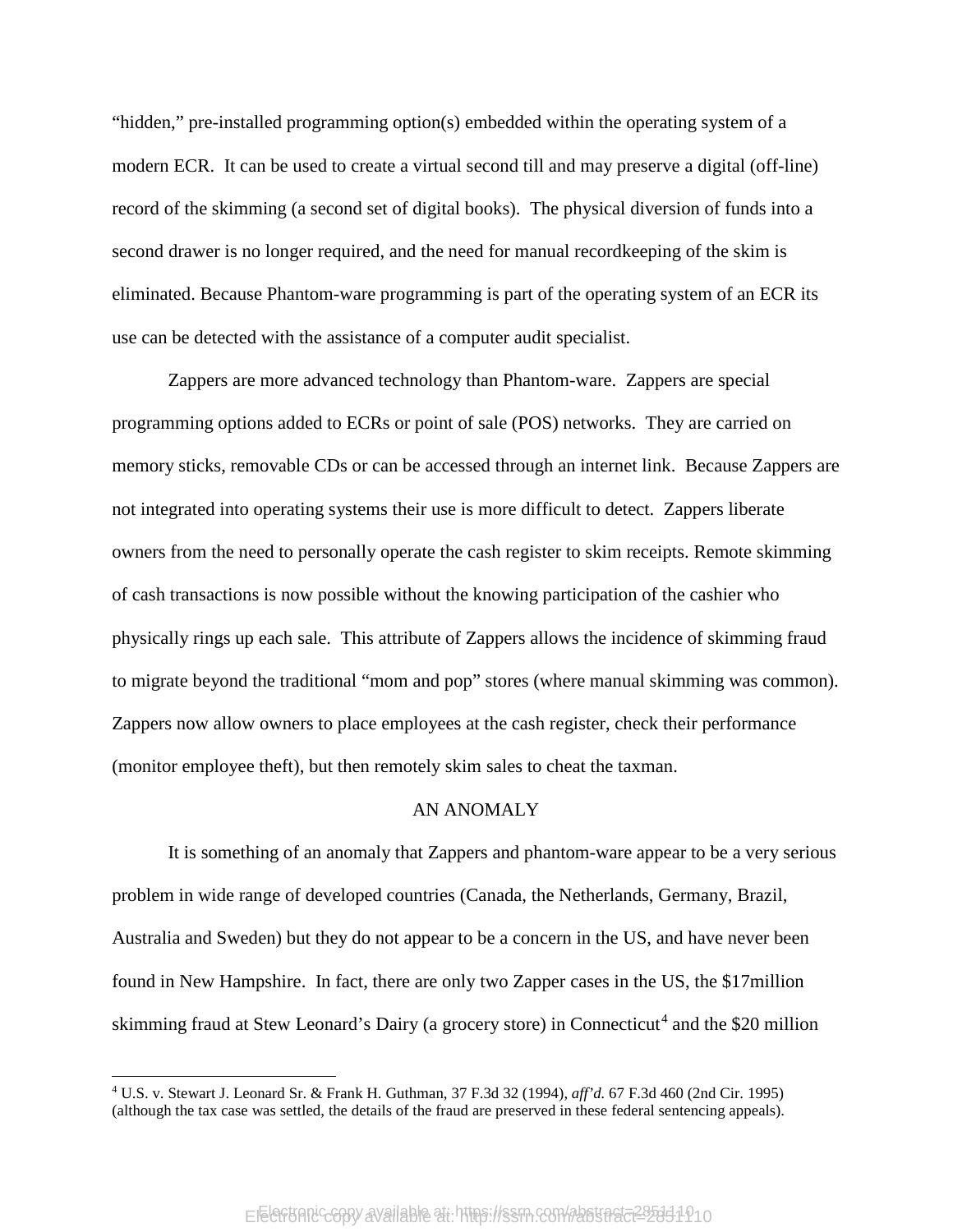skimming operation at the LaShish restaurant chain in Michigan.<sup>[5](#page-4-0)</sup> It is alleged that the cash skimmed at the LaShish was used to finance Hezbollah terrorists in Lebanon.<sup>[6](#page-4-1)</sup> In both cases the size of the fraud attracted the attention of the IRS because gross receipts were substantially understated. Lesser levels of fraud seem to fly under the IRS radar, and never seem to attract State authorities in business or sales taxes.

The New Hampshire experience with Zappers contrasts dramatically with the Zapper enforcement activity of the Quebec Ministry of Revenue (MRQ). Over 230 Zapper cases have been prosecuted over the past ten years just across the border. Is there something New Hampshire can learn from the MRQ?<sup>[7](#page-4-2)</sup>

#### THREE STORIES FROM QUEBEC

The MRQ first discovered that Zappers were in wide use in 1997, and has engaged in an aggressive enforcement action ever since. Some of the highlights of this activity over the past ten years include, for example, the Audio Lab investigation, the Stratos restaurants investigation, and the investigations related to Mr. Luc Primeau.

The Audio Lab investigation first became public on April 8, 2004 after search warrants were executed at the San Antonio Grill, a restaurant in Laval, Quebec. The allegation was that a "sales Zapper" (*camoufleur de ventes*) was used to delete sales records.[8](#page-4-3) The owner pleaded

<span id="page-4-1"></span>[http://www.cybersafe.gov/tax/U.S.aopress/2007/txdv072007\\_5\\_15\\_ElAouar.pdf](http://www.cybersafe.gov/tax/usaopress/2007/txdv072007_5_15_ElAouar.pdf) (last visited Feb. 3, 2008). <sup>6</sup> Press Release, U.S. Dept of Justice, Eastern District of Michigan, Superseding Indictment returned Against LaShish Owner (May 30, 2007) *available at*:

<span id="page-4-0"></span> <sup>5</sup> Press Release, U.S. Dept of Justice, Eastern District of Michigan, LaShish Financial Manager Sentenced for 18 months for Tax Evasion (May 15, 2007) *available at*:

<span id="page-4-2"></span>[http://www.justice.gov/tax/usaopress/2007/txdv072007\\_5\\_30\\_chahine.pdf](http://www.justice.gov/tax/usaopress/2007/txdv072007_5_30_chahine.pdf) (last visited Feb. 3, 2008). <sup>7</sup> Personal e-mail communication, Gilles Bernard, Adjunct Director General for Fiscal Research, Revenue Quebec November 24, 2008 (on file with author).

<span id="page-4-3"></span><sup>8</sup> Revenue Quebec, News Release, Tax Evasion: The Ministry of Revenue Suspects the Restaurant Grill San Antonio de Laval of having used a Zapper (Apr. 8, 2004) *available at*: [http://www.revenu.gouv.qc.ca/eng/ministere/centre\\_information/communiques/ev-fisc/2004/08avril.asp](http://www.revenu.gouv.qc.ca/eng/ministere/centre_information/communiques/ev-fisc/2004/08avril.asp) (in French

only, last visited Feb. 8, 2008).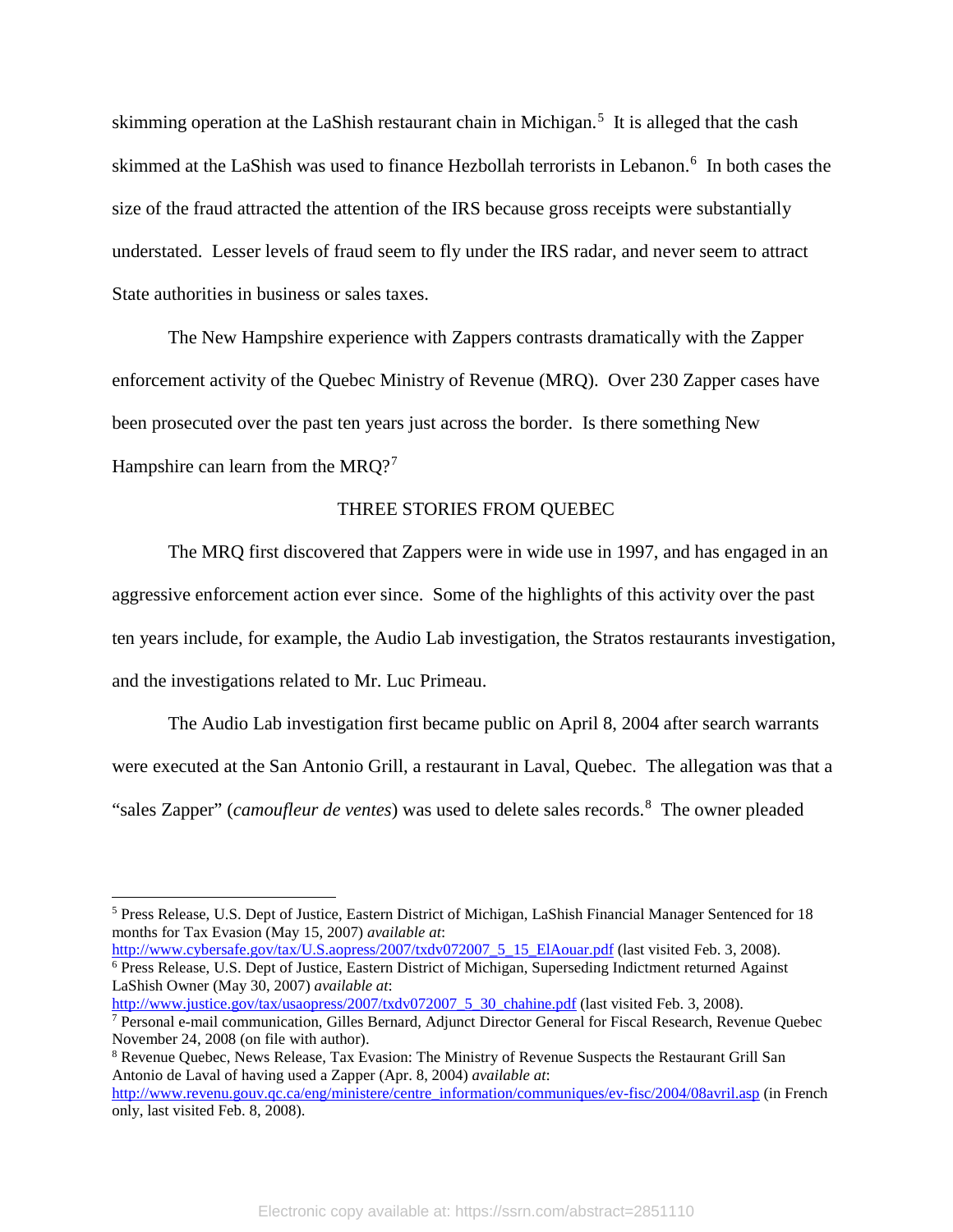guilty one year later.<sup>[9](#page-5-0)</sup> But more importantly on October 14, 2005, Revenue Quebec announced that it was executing five more search warrants in Montreal and Laval on Audio Lab LP, Inc. as it was under suspicion of having developed and marketed the sales Zapper used in the cash registers at San Antonio's Grill. Audio Lab LP, it turns out, not only developed the operating software in the cash registers at San Antonio's Grill (called Softdine),<sup>[10](#page-5-1)</sup> but it developed and sold the Zapper that defeated it.

On June 26, 2007 Audio Lab LP, Inc. pleaded guilty to charges of having, "… designed and marketed a computer program designed to alter, amend, delete, cancel or otherwise alter accounting data in sales records kept by means of a software that [Audio Lab LP] had designed and marketed."<sup>11</sup>

The Stratos restaurants investigation highlights two other characteristics of large scale technology-assisted skimming frauds: the way skimmed cash is used to corrupt other businesses, businesses selling to the "zapping" enterprise, and the ease with which this fraud can sweep through a chain of related businesses. To dispose of the excess cash from skimmed sales the Stratos restaurants (1) put a double billing system in place with suppliers (to conceal purchases made without invoices in cash), and (2) wages were paid to employees in cash (and were not reported as income). All together twenty-eight Stratos restaurants eventually were involved in

<span id="page-5-1"></span>[http://www.revenu.gouv.qc.ca/eng/ministere/centre\\_information/communiques/ev-fisc/2005/14oct\(2\).asp](http://www.revenu.gouv.qc.ca/eng/ministere/centre_information/communiques/ev-fisc/2005/14oct(2).asp) (in French only, last visited Feb. 8, 2008).

<span id="page-5-0"></span><sup>&</sup>lt;sup>9</sup> The director, Mr. Apostolos Mandaltsis, was personally fined \$65,681.00 and \$10,300 respectively for PST (Provincial Sales Tax) and GST (federal Goods and Services Tax). Taxes and interest were due in addition. <sup>10</sup> Revenue Quebec, News Release, Revenue Quebec Investigation of a Software Designer Qutlet Suspected of having Developed and Distributed Zappers (Oct. 14, 2005) *available at*:

<span id="page-5-2"></span><sup>&</sup>lt;sup>11</sup> Revenue Quebec, News Release, The Company Audio LP, Inc. Convicted of Tax Evasion (Sept. 21, 2007) (on the conviction fines were imposed of \$12,475) *available at*:

[http://www.revenu.gouv.qc.ca/eng/ministere/centre\\_information/communiques/ev-fisc/2007/21sep.asp](http://www.revenu.gouv.qc.ca/eng/ministere/centre_information/communiques/ev-fisc/2007/21sep.asp) (in French only, last visited Feb. 8, 2008).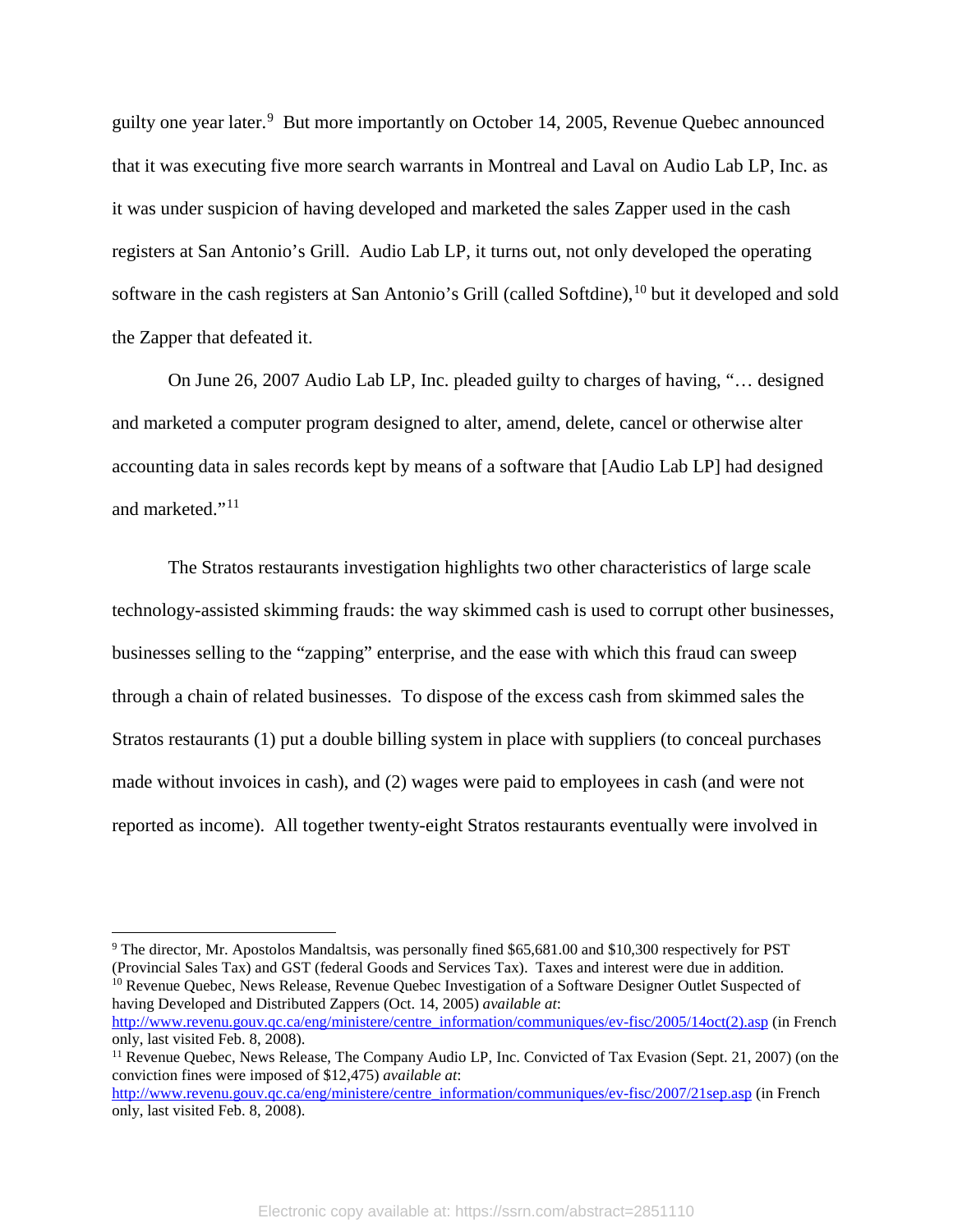the fraud. Guilty pleas came in waves – nineteen companies pleaded guilty on September 26, 2002; another six on October 11, 2002, and the four remaining on March 21, 2003.

Press releases provide details of only the final ten companies. In aggregate the taxes and penalties for these companies came to \$1,816,070.90, but the real thrust of the news releases were that "… the Department has conducted searches in order to establish proof that the designer of the IT function associated with the cash register software Terminal Resto had participated in the scheme set up by restaurants in the Stratos chain."[12](#page-6-0) On April 25, 2003, Mr. Michel Roy and his two sons Danny and Miguel admitted that they were guilty of facilitating the Stratos tax evasion. The father (Michel) was the creator of the Zapper that worked with Resto Terminal. He promoted it and made the sales. His sons (Miguel and Danny) were also implicated in creating the zapper. Aggregate fraud penalties assessed against the Roys were \$1,064,459.<sup>[13](#page-6-1)</sup>

The third example involves Mr. Luc Primeau, a software designer who became the focus of an investigation that began with the announcement on March 17, 2003 that seven Patio Vidal restaurant franchises and a bar, La Tasca, from Gatineau, Quebec as well as another bar named O'Max in Masson-Angers, Quebec were convicted of adding Zappers to their Microflash cash register software (later upgraded to a new version called Caracara). Mr. Primeau not only

<span id="page-6-0"></span><sup>12</sup> The breakdown is: \$429,179.07 (GST) + \$492,023.11 (PST) + \$214,589.55 (federal penalties) + \$625,028.89 (provincial penalties) + \$55,250.28 (judicial fees). Revenue Quebec, News Release, All Stratos Restaurants Convicted of Fraud in Connection with the use of a Zapper (Mar. 18, 2003) *available at*: [http://www.revenu.gouv.qc.ca/eng/ministere/centre\\_information/communiques/ev-fisc/2003/18mars.asp](http://www.revenu.gouv.qc.ca/eng/ministere/centre_information/communiques/ev-fisc/2003/18mars.asp) (in French only, last visited Feb. 8, 2008). <sup>13</sup> Revenue Quebec, News Release, Fines of more than One million dollars – A Father and his Two Sons convicted

<span id="page-6-1"></span>for Tax Evasion in connection with the Zapper (May 2, 2003) *available at*: [http://www.revenu.gouv.qc.ca/eng/ministere/centre\\_information/communiques/ev-fisc/2003/02mai.asp](http://www.revenu.gouv.qc.ca/eng/ministere/centre_information/communiques/ev-fisc/2003/02mai.asp) (in French only, last visited Feb. 8, 2008).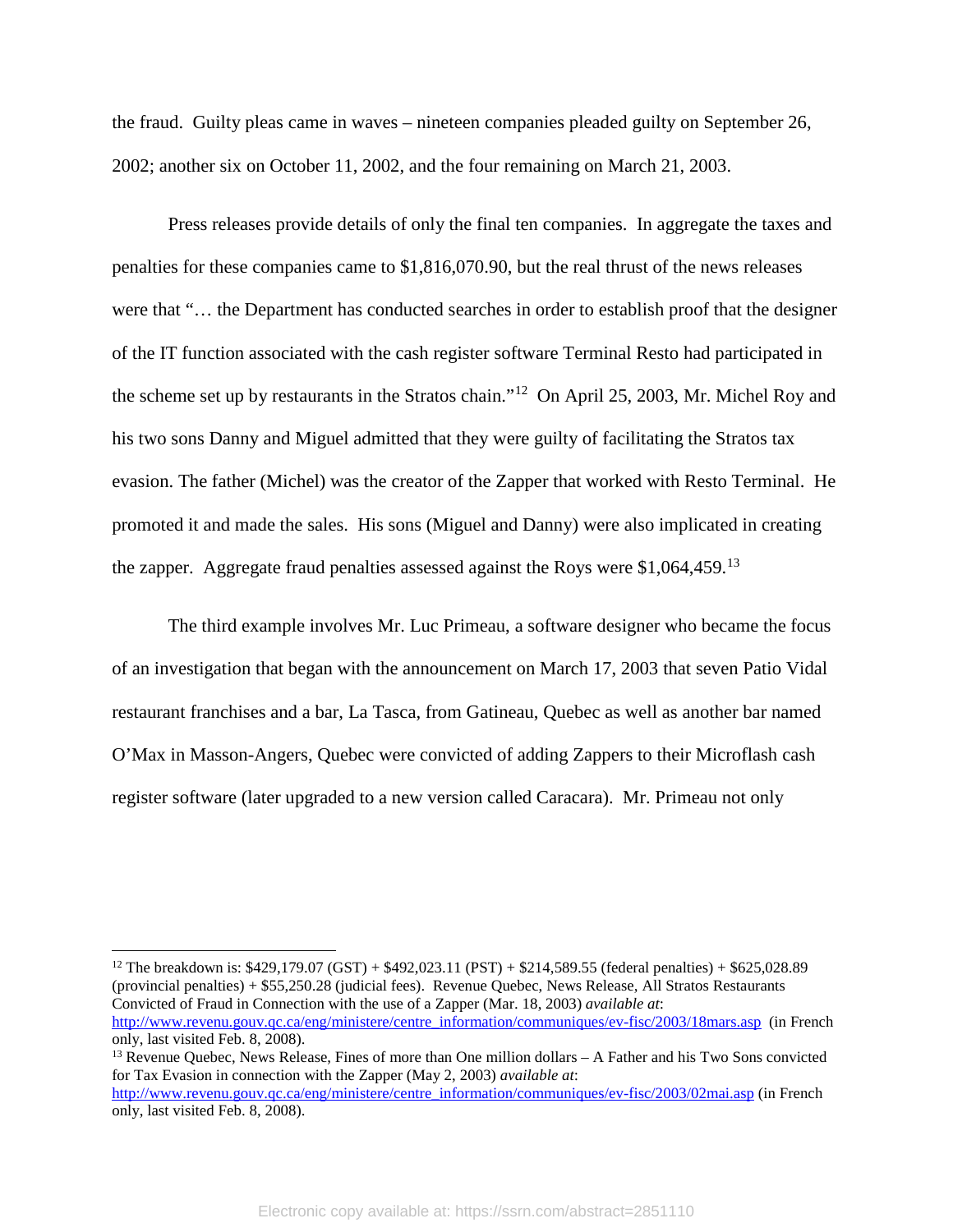designed Microflash and Caracara, but was the developer of the associated Zapper program that these businesses used. [14](#page-7-0)

On October 17, 2005 Mr. Primeau admitted that his software assisted these companies to evade \$435,000 in GST and QST. All together these companies skimmed \$2.7 million in cash sales. Mr. Primeau was fined for his involvement. More importantly for this analysis we need to see Mr. Primeau as the classic example of the software designer who is a real threat to the tax system. By morphing into a business consultant Mr. Primeau actively spread Zappers throughout the restaurant sector. He brought this fraud to a series of bars and restaurants that might not otherwise have been involved if the risk of detection were not minimized by his software. [15](#page-7-1)

Similar stories can be culled from litigation in the Netherlands, Germany, Brazil, Sweden and Australia. There are government studies that measure the significance of this problem, a multi-nation task force in the European Union looking at it, and a national study by Her Majesty's Revenue and Customs in the United Kingdome just coming to conclusion.

#### **CONCLUSION**

In these times of fiscal constraint, New Hampshire might benefit from a consideration of the enforcement options being developed around the globe. Waiting for the IRS to develop

<span id="page-7-0"></span><sup>&</sup>lt;sup>14</sup> Revenue Quebec, News Release, Mr. Marcel St. Louis de l'Outaouais Convicted of Tax Evasion related to the use of a Zapper (Mar. 17, 2003) *available at*:

[http://www.revenu.gouv.qc.ca/eng/ministere/centre\\_information/communiques/ev-fisc/2003/17mars.asp](http://www.revenu.gouv.qc.ca/eng/ministere/centre_information/communiques/ev-fisc/2003/17mars.asp) (in French only, last visited Feb. 8, 2008).

<span id="page-7-1"></span><sup>&</sup>lt;sup>15</sup> Revenue Quebec, News Release, The Zapper Designer of Boucherville Pleads Guilty to Various Charges brought by Inland Revenue Quebec (Oct. 26, 2005) (additional penalties of \$22,513.19 under the GST and QST, as well as income tax of \$17,297.08 and related penalties of \$26,621.35) *available at*:

[http://www.revenu.gouv.qc.ca/eng/ministere/centre\\_information/communiques/ev-fisc/2005/26oct.asp](http://www.revenu.gouv.qc.ca/eng/ministere/centre_information/communiques/ev-fisc/2005/26oct.asp) (in French only, last visited Feb. 8, 2008).